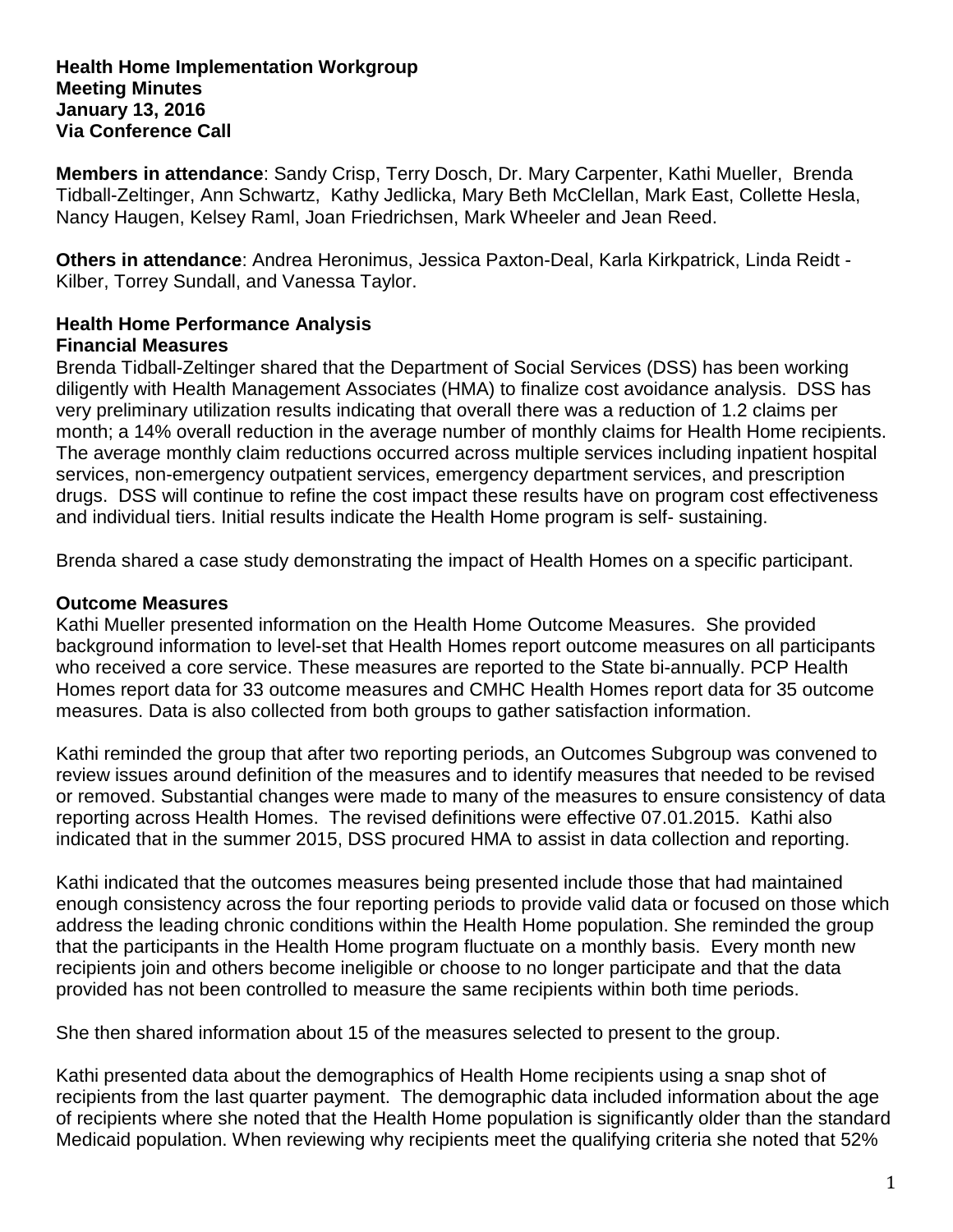of recipients became eligible due to a Severe Mental Illness or Severe Emotional Disturbance; number of eligible conditions where it was noted that 48% of the population had 3-6 Chronic Conditions; distribution by Tier where it was noted that 54% of the population were in Tier 3; and the distribution by Health Home Type where other PCP Health Homes serve 53% of the population.

#### **General Update Provider Capacity**

Kathi Mueller provided a general update on provider capacity. As of January 1, 2016, there were 119 Health Homes serving 122 locations. This consists of 25 FQHCs, 11 IHS units, 9 CMHCs, and 74 other clinics. Currently, there are 584 unduplicated designated providers and 637 duplicated designated providers. There were 6 new Health Homes, which began to provide services effective January 1, 2016. These include Avera Aberdeen and Sioux Falls Internal Medicine and the four Rapid City Medical Centers in Rapid City. These 6 clinics greatly expanded the capacity to serve recipients in the Health Home Program.

Kathi shared that they continue to work with Mobridge Regional Hospital, Huron Regional Clinic, and Winner Regional Clinic to explore participation beginning with the April 1, 2016 quarter.

Kathi noted that the number of recipients remains relatively stable at around 6,000. As of December 29, 2015, there were 5,803 Health Home recipients. Kathi did note that while the number has recently dipped, that decline is due to a change to provider records associated with one group of providers. She indicates that this issue was completely resolved by January 1, 2016. The breakdown is as follows.

| <b>Type HH</b>          | Tier 1 | <b>Tier 2</b> | Tier <sub>3</sub> | Tier 4 | <b>Total</b> |
|-------------------------|--------|---------------|-------------------|--------|--------------|
| <b>CMHC</b>             | 19     | 225           | 408               | 112    | 764          |
| <b>IHS</b>              | 10     | 1,095         | 614               | 258    | 1,977        |
| Other<br><b>Clinics</b> | 69     | 1,806         | 826               | 362    | 3,062        |
| Total                   | 98     | 3,126         | 1,847             | 732    | 5,803        |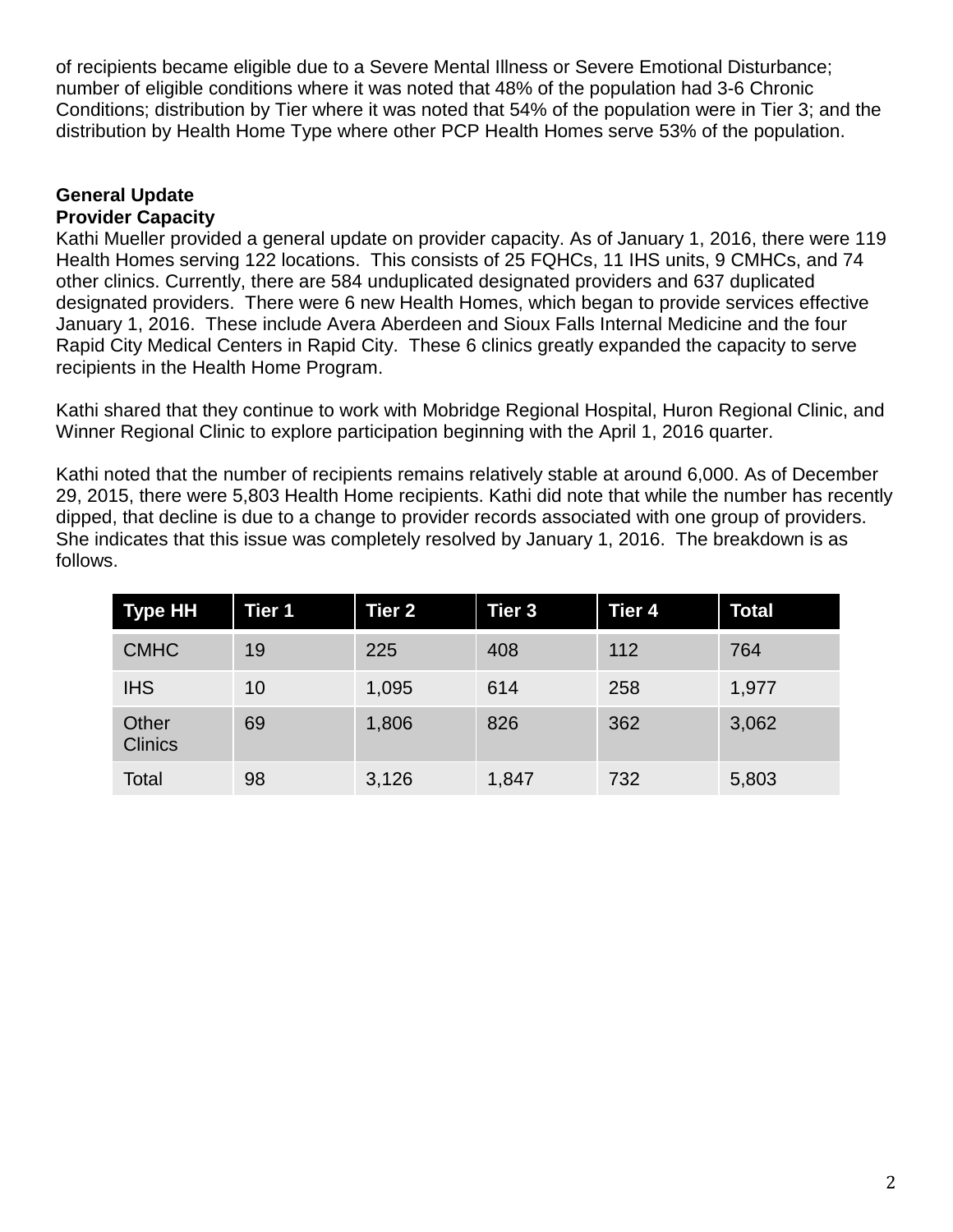



# **Recipient Eligibility**

Kathi reminded the group that people eligible for Health Homes fall into two groups. The first group is Tier 1, which accounts for over half of all eligible recipients. Tier 1 recipients are not automatically enrolled in the program because they are not the high cost/high need people the program is focused on, but per federal requirements must have the ability to opt-in.

The second group is Tiers 2 – 4 recipients. These recipients are automatically enrolled in the program and include the high cost/high need population that will realize the most benefits from the program.

Eligibility Stats are as follows:

- **Tier 1 not priority high cost/high need claimants.** 
	- 98 participating
- Tiers 2-4 high cost/high need target population
	- 5,743 actively enrolled
	- Automatically enrolled in the program.
	- This group includes the high cost/high need population that will benefit most from management through the Health Home program.
	- 7, 400 of the eligible have a Health Home in their area
	- 75-80% of the highest cost highest need recipient who have a Health Home in their area are participating in the program.
- Increasing the numbers served requires increasing capacity, specifically in the following counties: Beadle, Butte, Custer, Davison, Faulk, Fall River, Lawrence, Lake, Meade, Pennington, Yankton and Walworth.

Priority is to expand capacity for those with Tiers  $2 - 4$  eligibility. **Health Home Trainings**